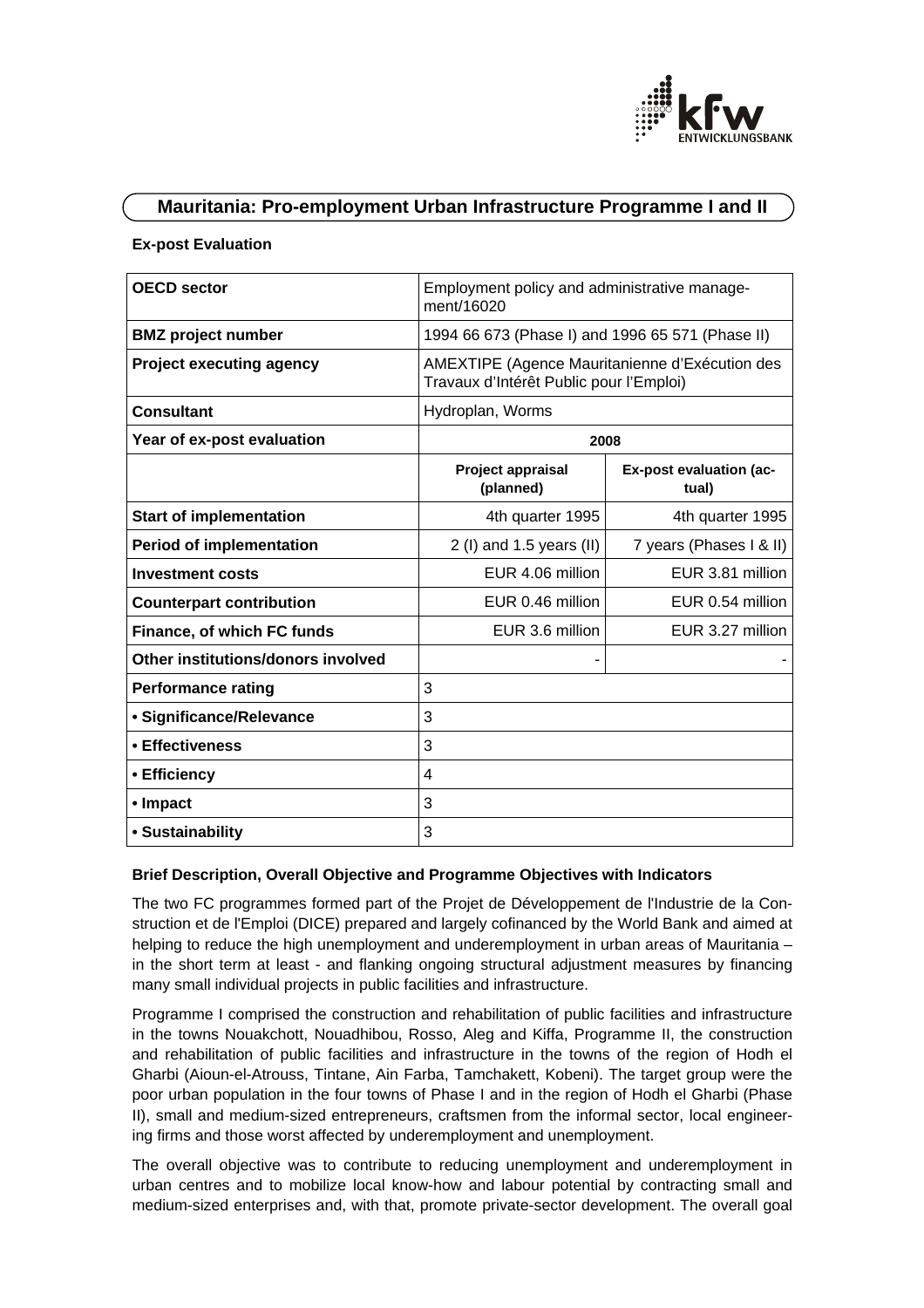of the programme was redefined at ex-post evaluation as support for urban areas in expanding public services to stem the swelling rural exodus. In the face of the rapid settlement of nomads and urbanization, the programme's explicit intention was to make a contribution to meeting the key need for building up public infrastructure in larger municipalities ('towns'). The new overall goal definition therefore reflects needs and the impact alignment of the programme better than the original one. The programme objective was to create additional limited-term jobs in urban areas and repair public infrastructure facilities. Objective achievement was measured by average individual project costs, the labour cost ratio, proper implementation and use.

### **Programme Design/Major Deviations from Original Planning and Main Causes**

Under the two FC programmes, 41 construction or rehabilitation projects were carried out in municipal infrastructure. In particular, basic buildings such as classrooms, marketplaces, bus stations, slaughterhouses and health stations were financed and brief advisory assignments funded to support AMEXTIPE. To a lesser extent than provided for at appraisal, urban roads and urban sewage systems were extended or rehabilitated. Apart from this, there were no deviations from the original programme planning.

Programme implementation was entrusted to AMEXTIPE, a private, non-profit company largely independent of government and political influence that executes investments in building infrastructure and service capacity on behalf of public institutions and donors. The project applications submitted by the municipalities were vetted by AMEXTIPE applying set criteria and carried out under delegated responsibility. The municipalities undertook to remit a counterpart contribution of 10% or 20% before commencement of building works. They participated to a small extent only in contract award decisions and works supervision in the individual projects and future users were hardly involved at all.

## **Key Results of Impact Analysis and Performance Rating**

Altogether, the programme objective can be deemed to have been achieved, despite some reservations. We classify the overall developmental performance of the programmes as sufficient (Rating 3). The overall rating is based on the following subratings:

- **Relevance** (Subrating 3): The creation of short-term jobs to support the structural adjustment measures was of limited relevance only for reducing poverty and promoting growth in Mauritania as the posited results chain was only plausible to a certain extent: Demand-side finance cannot make any substantial contribution to lowering the prevailing structural unemployment and developing the private sector in Mauritania. Building municipal infrastructure, in contrast, was highly relevant, because it addressed a key development constraint in connection with the massive settlement and urbanisation processes. The programme was in the line with the decentralization policy of the Mauritanian government and other donors. As a precursor of the subsequent decentralization programmes, it still conforms with the priority of German FC with Mauritania. To meet today's developmental standards, the programme design would have had to be aligned more closely with the use of the facilities and participation and embedded in a more coherent overall strategy.
- **Effectiveness** (Subrating 3): The programme objectives of creating short-term employment and the installation and repair of public infrastructure in towns via contracts to SMEs were attained, though after a delay. Key to measuring the effectiveness of the measures is the new indicator on facility use added at ex-post evaluation, especially as KfW, unlike the World Bank, deliberately refrained from labour-intensive public works projects at that time for reasons of sustainability. Use and proper operation amount to 76% in numerical terms and 84% as to volume, so they remain in the positive range. Designing the programme with more emphasis on building infrastructure would have improved effectiveness.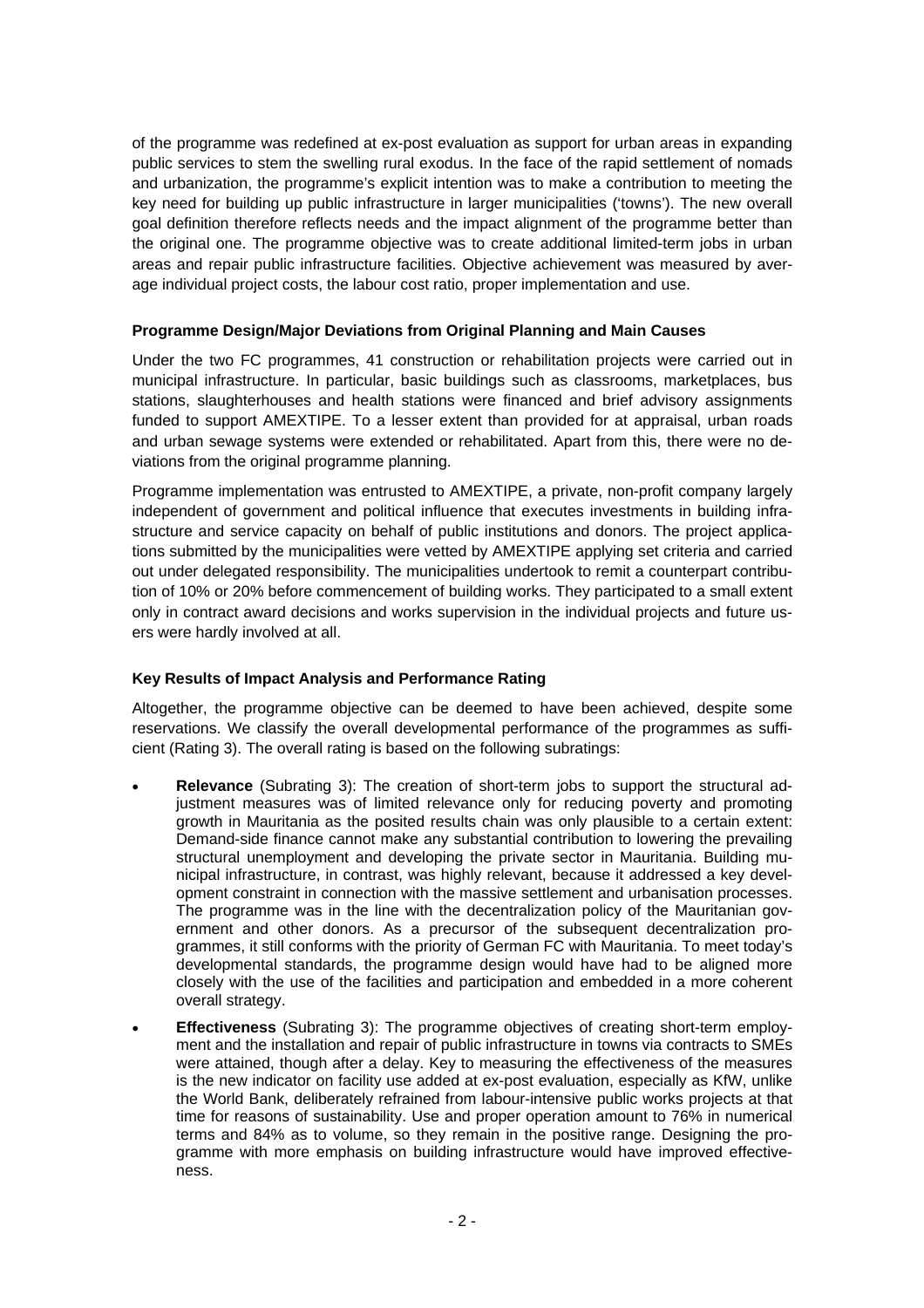- **Efficiency** (Subrating 4): The efficiency of the programmes was impaired by the prolonged implementation period totalling 7 instead of 3.5 years as planned, which also diluted the employment effects during this time. The buildings are of medium constructional quality. The frequent need to cancel construction contracts resulted in delays and higher costs. Allocative efficiency as indicated by target group facility use is generally acceptable, but there are deficits on account of unused buildings due to mistaken site selection or design shortcomings.
- **Impact** (Subrating 3): The overall objective was to contribute to the temporary reduction of unemployment in urban centres and to mobilizing local know-how and labour as a way of promoting the local private sector. A provisional contribution was made to the original overall objectives, but not to structural adjustment. As to the redefined overall objective support to urban areas in expanding public services to stem rapid rural exodus - the project made an important contribution, with inputs also made in basic capacity building for orderly municipal administration and hence to decentralization. The markets and other economic infrastructure contribute to generate revenue for the municipalities and their financial independence. Furthermore, the schools and health stations make an important contribution to improving the conditions of life. The high ratio of girls in the schools, which would not be possible without a sufficient infrastructure, advances gender equality.
- • **Sustainability** (Subrating 3): The conceptual design of the programmes was not, however, suitable for the sustainable reduction of structural unemployment typical of the urban sector in Mauritania. On account of the lasting contribution the programmes have made to removing key developmental bottlenecks in the provision of municipal infrastructure, sustainability can be gauged as sufficient altogether. Delays in infrastructure works and in part constructional defects occurred, but thanks to the plain and robust building design the useful technical lifetime can rate as adequate by Mauritanian standards. Based on experience so far with target group acceptance of the facilities and their operation by the municipalities, the positive impacts can be expected to continue during the period of technical use, although the programme approach and its implementation with little target group involvement and the scant attention paid to enabling the municipality to operate the facilities properly do not comply with current state-of-the-art standards in social funding programmes. As mentioned, though, the programme made an important and thus sustainable contribution to building municipal authority capacity and decentralization.

#### **General Conclusions**

In terms of conceptual design, the programme belongs to the first generation of social funding programmes. Since this type of programme has now been upgraded in large measure and mostly assimilated into decentralization and municipal development approaches in Africa, as is also the case in the sequel projects in Mauritania, many of the lessons learnt cited have already been implemented:

- Owing to their limited impact, short-term job creation schemes should only be carried out in acute economic or crisis emergencies as a provisional bridge to structural and sustainable strategies or as a part of these. Infrastructure programmes with several years of prior planning would seem unsuitable for alleviating an acute crisis through short-term income generation, while public works are more appropriate.
- More suitable for obtaining employment effects and promoting the private sector in the long run are structural measures based on a coherent development strategy, such as training or assistance to productive sectors like agriculture, fishery and forestry or the financial sector.
- Operational aspects should be taken into account in programme design. This also includes participatory individual project planning that caters for the needs of future users and operators as well as their training if necessary. Appropriate procedures need to be established in the project handbook and compliance with these should be documented and checked.
- To improve the transparency and efficiency of social funds, there is a need for regular analytical audits of the procedures, administrative operations/practice and data process-